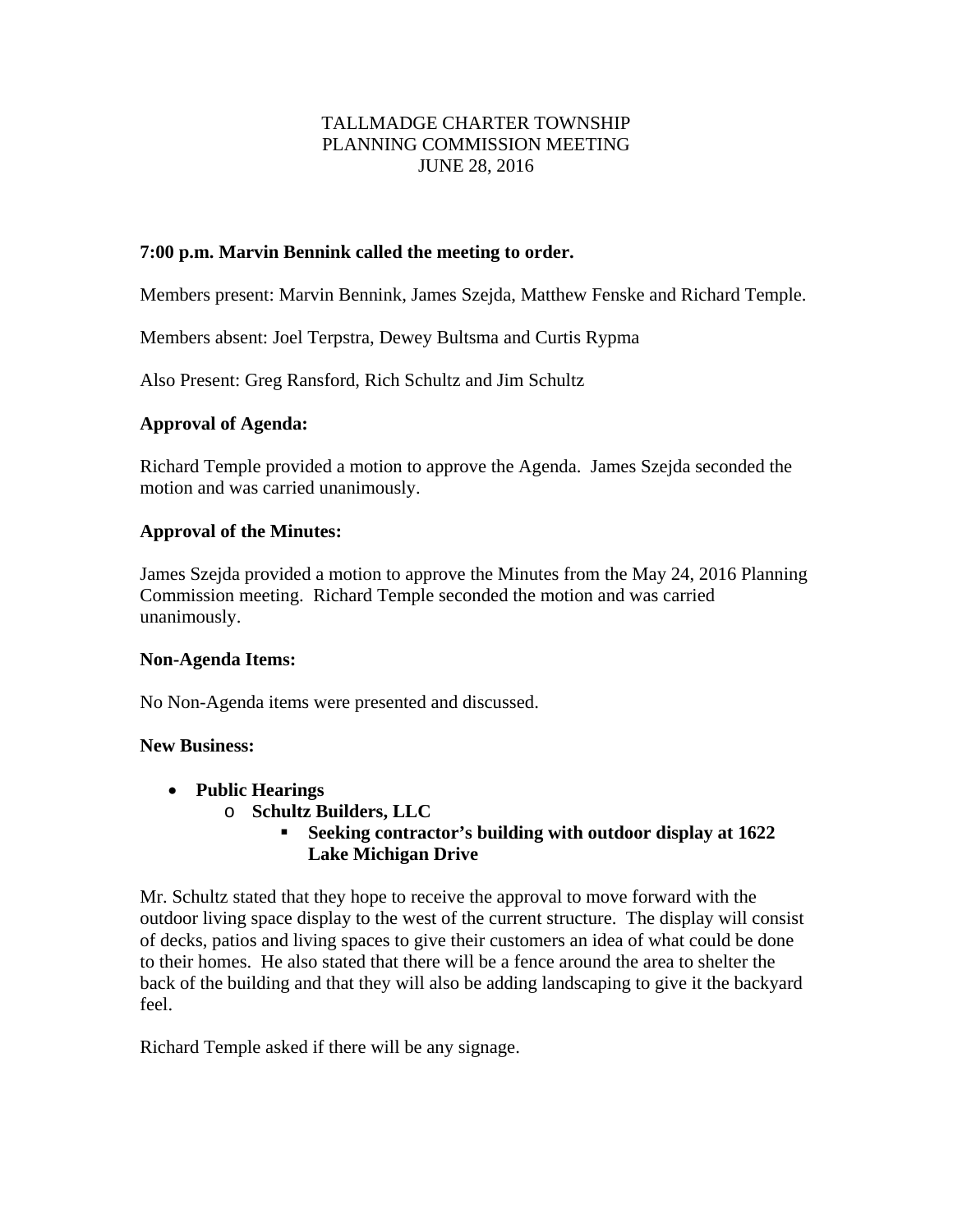Mr. Schultz stated that they have not submitted for the signage and would like to wait until approval has been given.

Richard Temple questioned if the lighting meets the requirements of the ordinance.

Greg Ransford stated that the old lighting will be changed to the approved shoe box style.

Marving Bennink questioned if the displays will have lighting.

Mr. Schultz stated that there will be the ground light around the displays.

Matthew Fenske stated that the ground lighting should be a low voltage and limited to no more than 6 feet in height and pointed down to avoid any distraction to the public.

Marvin Bennink asked about the distance from the road that the displays will located.

Mr. Schultz stated that the displays will be no closer than 350 feet from the road to the west.

# **7:20 p.m. Marvin Bennink opened the Public Hearing.**

No public comment was made and public portion was closed.

Richard Temple provided a motion to approve the special use permit for Schultz Builders, LLC with the re-designation of the front yard product display and permission to conduct two outdoor display areas with the condition that any landscape lighting for the outdoor area adjacent to the building shall be low voltage, not exceed a height of six (6) feet above grade and be directed down. Further, all traffic sight lines shall be preserved with the dimension shown to the edge of the pavement. James Szejda seconded the motion and was carried unanimously.

## o **Section 14.05 (i) and Section 3.36 Text Amendments**

A discussion took place regarding to increase the flexibility for yard requirements in Commercial and Industrial zoning.

## **7:30 p.m. Marvin Bennink opened the Public Hearing.**

No public comment was made and the public portion was closed.

James Szejda provided a motion to approve the language as submitted for the following Text Amendments, Section 14.05(i) and Section 3.36. Matthew Fenske seconded the motion and was carried unanimously.